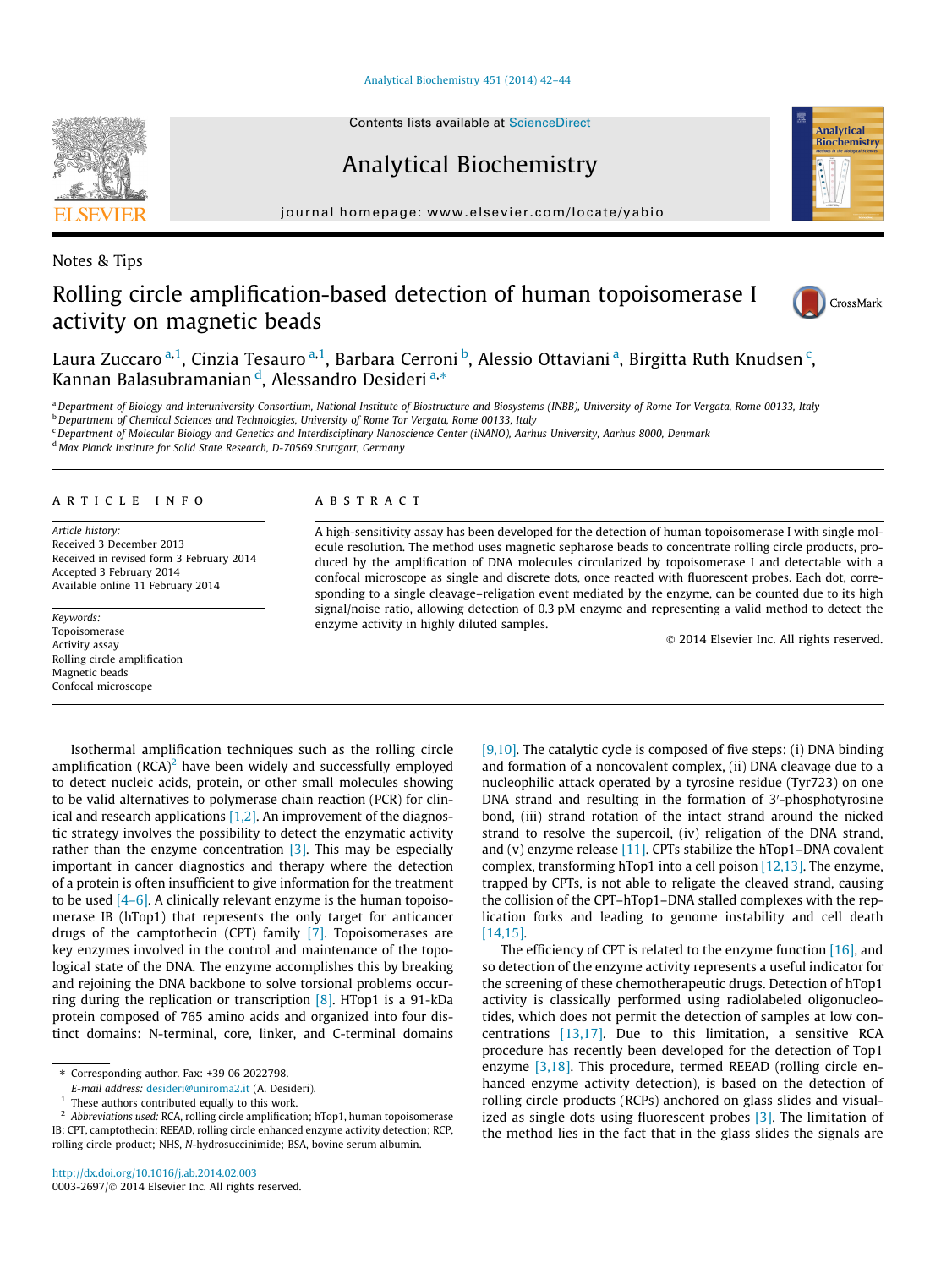spread over a large area that is orders of magnitude larger than a typical microscopic image.

In this article, we present a method that permits the increase in sensitivity of REEAD using magnetic sepharose beads to concentrate the fluorescent RCPs. Furthermore, the magnetic core permits an easy handling of beads during the washing steps, avoiding sample loss [\[19\]](#page-2-0). A scheme of the strategy (Fig. 1) is based on what is presented in Refs. [\[18\]](#page-2-0) and [\[19\]](#page-2-0).

The N-hydrosuccinimide (NHS)-activated magnetic sepharose beads (Fig. 1A) (GE Healthcare) are resuspended in the storage solution (100% 2-propanol). From the stock, 10  $\mu$ l of beads is transferred to a centrifuge tube and rinsed with 200  $\mu$ l of ice-cold 1 mM HCl. For each washing step, a magnet is used to hold the beads at the tube bottom. After the equilibration step, the beads are rinsed twice in activation buffer (0.2 M NaHCO<sub>3</sub> and 0.5 M NaCl, pH 8.3), and following the last removal  $200 \mu$  of activation buffer containing 10  $\mu$ M RCA primer is added. The tube is placed on the tilt rotator for 1 h to allow for a good mixing of the reaction components. The beads are washed with deactivation buffer A (0.5 M ethanolamine and 0.5 M NaCl, pH 8.3), then washed with deactivation buffer B (0.1 M sodium acetate and 0.5 M NaCl, pH 4.0), and left in 200 µl of deactivation buffer B for 2 h on the tilt rotator. For each sample, 5  $\mu$ l of activated beads (Fig. 1B) is rinsed in 100  $\mu$ l of blocking buffer (SuperBlock T20 buffer, Thermo Scientific, supplemented with 50  $\mu$ g/ml poly-deoxyinosinic–deoxycytidylic acid, Sigma– Aldrich) and left to mix on the tilt rotator for 6 h. The circularization reactions are carried out separately by incubating the purified hTop1 enzyme [\[17\]](#page-2-0) with 100 nM of a DNA dumbbell-shaped substrate, made by a long single-stranded oligonucleotide, containing a standard sequence for hTop1 cleavage–religation activity, a complementary sequence for an RCA primer (p), and an annealing sequence for the fluorescent probe (i) (Fig. 1G, step I)  $[3]$ . The reaction is carried out in 20 mM Tris–HCl (pH 7.5), 0.1 mM Na<sub>2</sub>EDTA, 10 mM MgCl<sub>2</sub>, 50  $\mu$ g/ml acetylated bovine serum albumin (BSA), and 150 mM KCl at 37  $\degree$ C for 1 h to permit the dumbbell to be converted into a closed circle by the enzyme (Fig. 1G, steps II and III). The reaction is stopped by heat inactivation of the enzyme at 95  $\degree$ C for 5 min.

The circularized DNA products are added to the primerfunctionalized beads in a 1 $\times$  Phi29 buffer (New England Biolabs) with a final volume of 100  $\mu$ l (Fig. 1C). The tubes are heated at 95 °C for 5 min and left at 55 °C for an additional 5 min before they are placed on the tilt rotator overnight to allow the hybridization between the RCA primer and the p loop of the dumbbell (Fig. 1C). The beads are rinsed three times in a  $1\times$  Phi29 buffer, and the RCA is performed in 10  $\mu$ l of final volume containing 1 $\times$ Phi29 buffer, 200 mg/ml BSA, 250 mM deoxynucleoside triphosphate (dNTP), and 1 ml of Phi29 polymerase (New England Biolabs). To amplify the substrate, the tubes are then placed on a thermomixer at 30 $\degree$ C and centrifuged at 1200 rpm for 3 h (Fig. 1D). The beads are then rinsed twice in  $1\times$  phosphatebuffered saline (PBS: 137 mM NaCl, 2.7 mM KCl, 8 mM Na<sub>2</sub>HPO<sub>4</sub>, and 1.46 mM KH<sub>2</sub>PO<sub>4</sub>, pH 8.0), and 100 µl of 1 µM ATTO488 fluorescent probe solution is added (Fig. 1E). The beads are allowed to mix for 5 h on the tilt rotator, then rinsed three times in  $1\times$ PBS, and finally placed at the center of a glass slide using a magnet and visualized using a confocal microscope (Fig. 1F). Following this protocol, each RCP gives rise to a fluorescent signal that corresponds to a single hTop1-mediated cleavage–religation event. The confocal images, taken with a 50 $\times$  objective lens, correspond to an area of  $100 \mu m^2$ , and several images are taken in order to analyze all of the beads. For the beads in a particular field of view, a series of images are taken at different planes every 0.8  $\mu$ m in depth. Each series is acquired under both brightfield and



Fig.1. RCA-based protocol for the detection of hTop1 activity. (A) NHS-activated sepharose magnetic beads are shown. (B) Activated beads with the RCA primer (black segments) are shown. (C) The circularized dumbbell substrate (black circle) hybridizes with the RCA primer. (D) The rolling circle amplification reaction produces multiple tandem copies of the dumbbell sequence called RCPs (rolling circle products). (E) Fluorescent probes (in red) bind the complementary site along the dumbbell copies. (F) RCPs are visualized using a confocal microscope. (G) HTop1-mediated circularization reaction of dumbbell substrate is shown. HTop1 recognizes the cleavage sequence (I), contained in the double region of the dumbbell (shown by the arrow in the enlargement), cleaves 3 bases upstream the 3' end (II), and religates using the 5'-OH of the overhang, generating a closed single-stranded circle (III). (For interpretation of the references to color in this figure legend, the reader is referred to the Web version of this article.)